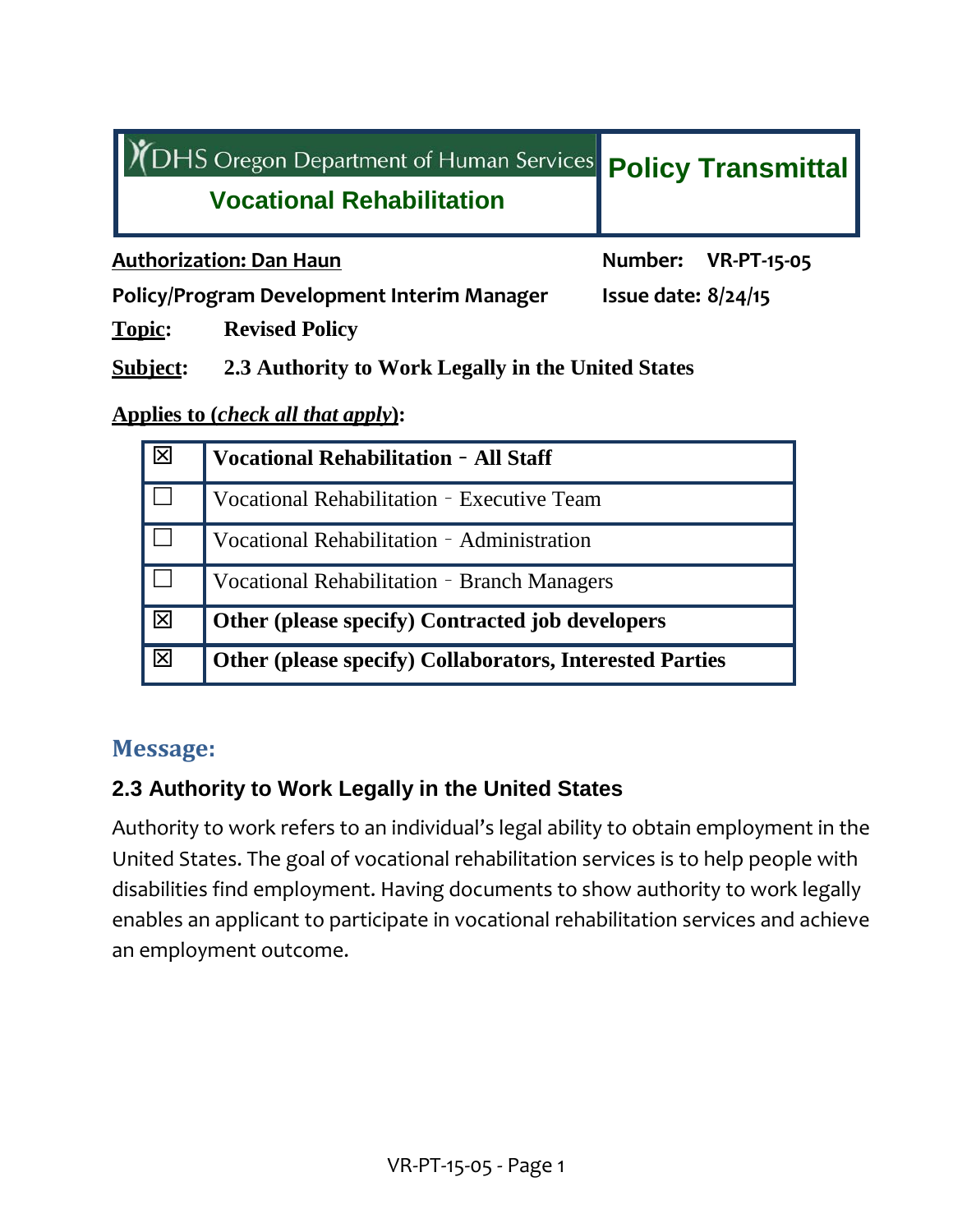# **Policy**

## **Identification is Not Required to Apply for Service**

Identification is not a requirement for application. Oregon Vocational Rehabilitation does not require the applicant to show that they live or reside in the State by requiring documents that would, under State or local law, or practical circumstances, result in a duration of residency (Proposed rules  $\S$  361.42(c)(1) 4/16/2015).

Lack of identification is not sufficient reason to deny or delay application or proceeding to eligibility determination.

## **Authority to Work Documentation**

A participant in vocational rehabilitation services cannot benefit from services (i.e. achieve an employment outcome) if s/he is unable to work legally. This requires that the applicant obtain and show evidence of employment authorization and identity as required by the United State Citizenship and Immigration Services.

Oregon Vocational Rehabilitation shall document that the prospective participant or applicant is authorized to work legally in the United States.

Oregon Vocational Rehabilitation shall retain a copy of the documents in the participant's file.

Proof of identity and authority to work must be completed and provided to Oregon Vocational Rehabilitation by end of the eligibility period. The eligibility period is the 60 days between application and the eligibility determination.

## **Participant Responsibilities**

The participant must cooperatively work with the counselor to secure valid and authentic documentation used for the employment authority or identification by end of the eligibility period.

## **Assistance**

Oregon Vocational Rehabilitation may purchase identification if it is needed, no other resource is available, and the lack of identification substantially impedes the participant's ability to work in a timely manner.